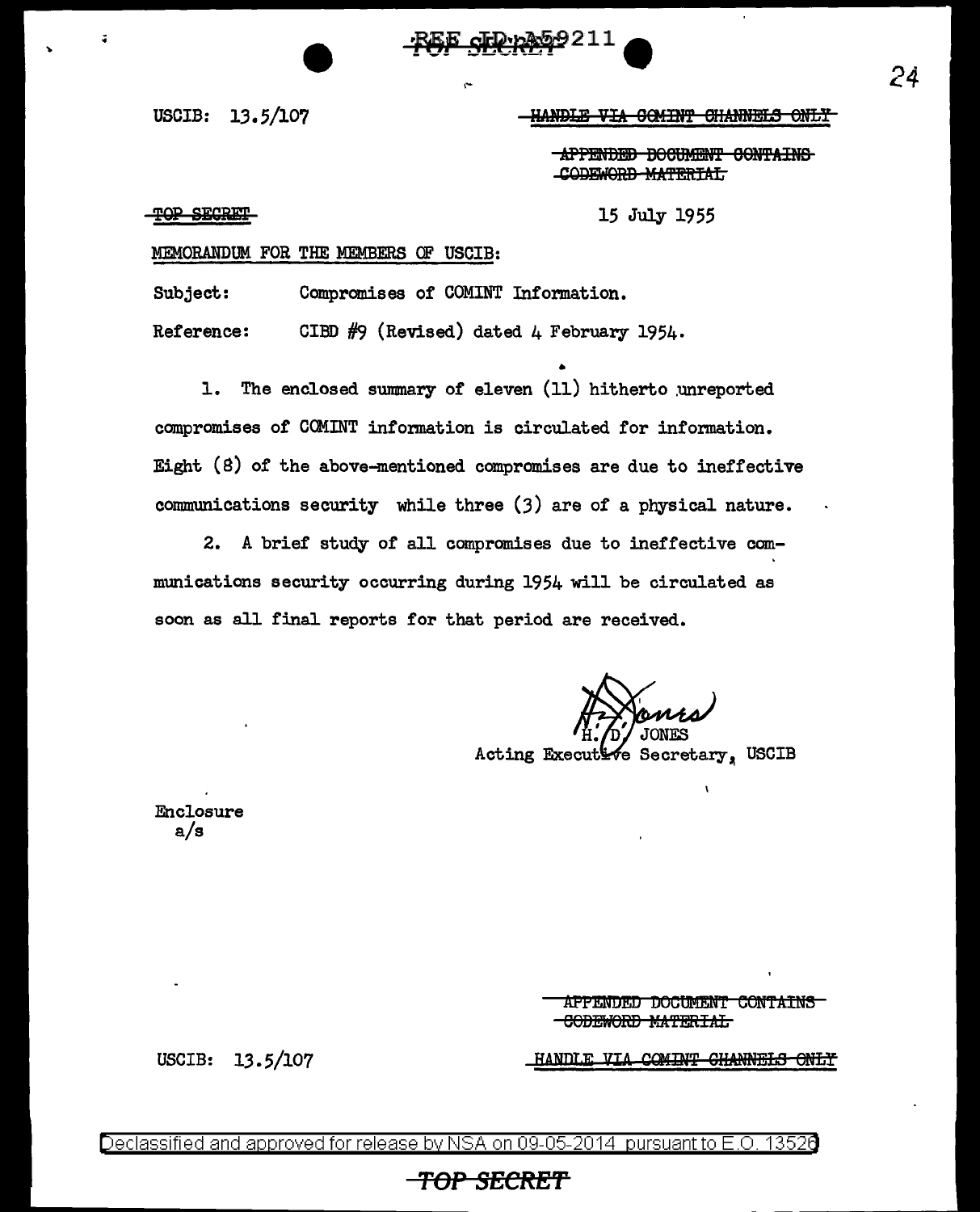## <u>E porap921di i</u>

NATIONAL SECURI'l *J.* AGENCY

**TOP SECRET EIDER** 

EO 3.3(h)(2) PL 86-36/50 USC 3605

### COMPROMISES OF COMINT INFORMATION

1. On 16 August 1954, a COMINT compromise occurred at Detach-<br>2. 3rd Radio Squadron. Mobile. Northeast Cape. Alaska. On that ment 2, 3rd Radio Squadron, Mobile, Northeast Cape, Alaska. date a CONFIDENTIAL message was transmitted in the clear to Headquarters, 3rd Radio Squadron, Mobile, Elmendorf Air Force Base, Alaska over a radio circuit highly susceptible to interception. This compromioe revealed an unevaluated listing of intercepted raw traffic, and is not considered a serious disclosure. For the transmission of this message Detachment 2 employed simultaneous keying of two radio frequencies in conjunction with the PYTHON cryptosystem, one in the low frequency band, and the other in the very high frequency band. The cryptographic equipment attached to the low frequency side of the circuit was in the "cipher" position, resulting in a correctly enciphered transmission. However, the equipment being used on the very high frequency side was in the "text" position, allowing a "clear" transmission of the message. The Commander, Detachment 2, 3rd Radio Squadron, Mobile has instituted a. detailed training program designed to prevent recurrences of this type of violation. Statements from the individuals concerned have been received, and support the facts as presented by the Commanding Officer. A complete outline of the station's current communications security training program has also been received, and sufficient emphasis is placed on the communications procedures violated by this compromise.

2. On 5 October  $1954$ , a COMINT compromise occurred at the Army Security Agency, Austria, due to the loss of two copies of a SECRET codeword message. A copy of the message is not available. but has been described as  $\sqrt{ }$ been described as  $\boxed{\qquad \qquad \text{from the Army Security Agency, Austria to the 6910th Security Group.}\$ From the description of the material involved, this is considered a serious breach of COMINT. Once again our

PAGES

 $-$ TOP SECRET CONTROL  $#$  551444-B

- 7

Œ

-The loss was dis<br>| The loss was dis<br>| covered on 12 October 1954 while a message center clerk was filing messages returned by the communications center. Investigation revealed that both copies of the message were receipted for by a communication center clerk, and that the message was logged in the outgoing message log as having been transmitted on 5 October. There was no evidence, however, of the copies ever having been returned to the message center after transmission. A thorough search of the communication center, message center, and operations division failed to uncover either copy of the message. A possibility exists that these copies were inadvertently burned with the classified trash. However, since the existence or disposition of the copies could not be definitely determined, the message was declared compromised. The Commanding Officer, Army Security Agency, Austria reports that all personnel involved in this

**PAGE** 

**JP SEGI** 

1

Incl: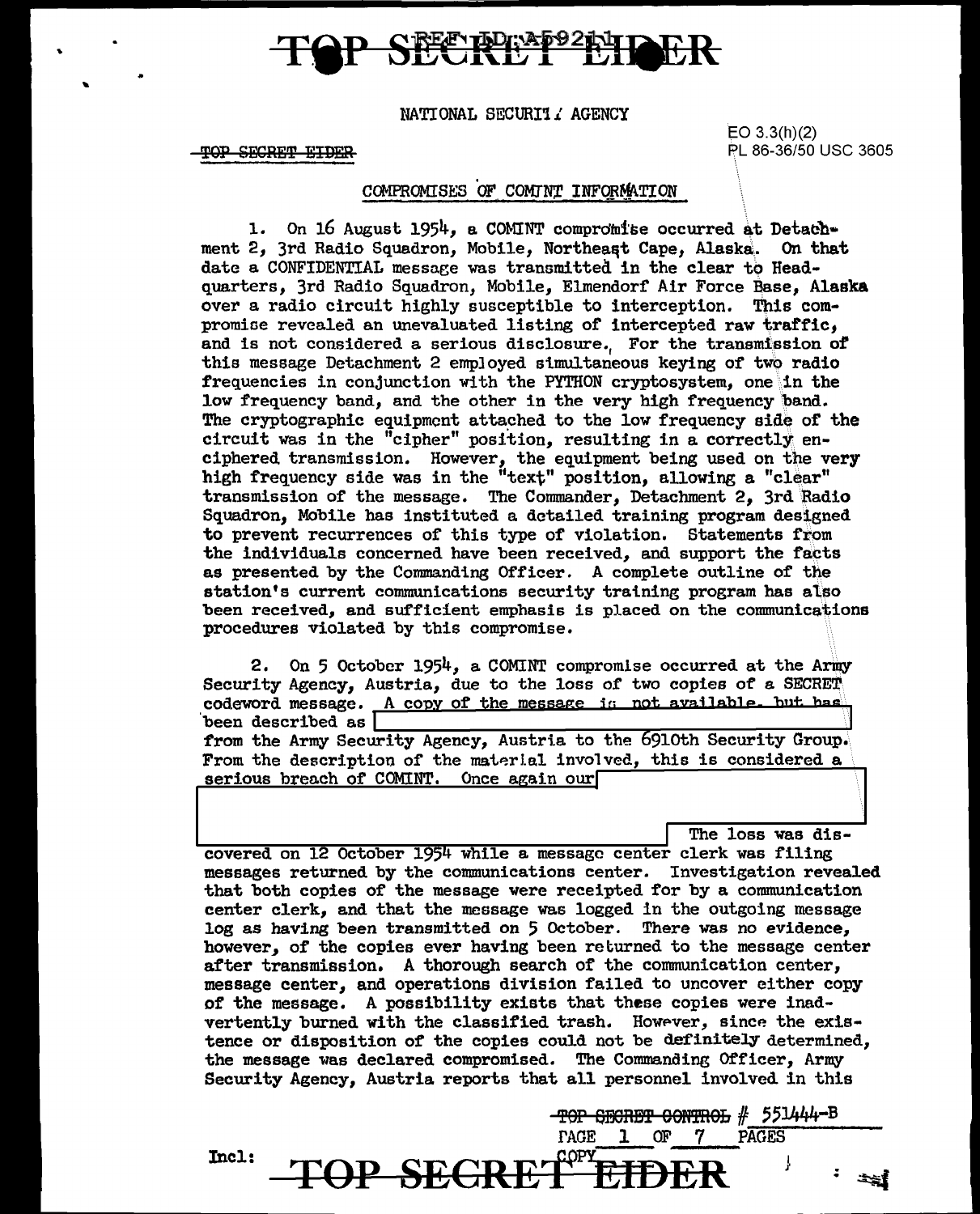

### <del>TOP SECRET ETDER</del>

EO 3.3(h)(2) PL 86-36/50 USC 3605

compromise have been reimpressed vith'their responsibility in the handling and safeguarding of classified' material. Statements from the individuals concerned have been received, and support the facts as presented by the Officer in Charge. A detailed summary of the station's training program has also been received, and that portion dealing with the proper handling of classified information is considered adequate.

3. On 24 November 1954, a COMINT conipromise occurred at the 3rd Radio Squadron, Mobile, Elmendorf Air Force Base, Alaska. On that date a SECRET codeword message was discovered in an unrestricted trash area, where it could have been viewed by uncleared personnel. The compromised message contained organizational information connecting the National Security Agency and certain U. S. Military and Naval stations with intercept activity.  $\lceil$ 

were also included. This compromise occurred as a result of the failure of an airman to thoroughly check supposedly empty boxes for classified material before removing them from the communications center. The Commander, 3rd Radio Squadron, Mobile reports that the responsible airman has been appropriately disciplined under Article 15 of the Uniform Code of Military Justice, and that renewed emphasis is being placed on the reorientation of connnunications personnel in the proper handling and safeguarding of classified information. Statements from the individuals concerned have been received, and support the facts as presented by the Commanding Officer. A\ comprehensive description of' the station's COMSEC training program has also been received, and it adequately stresses the importance Of secure storage and proper destruction of classified material.

 $4.$  On 10 December 1954, a COMINT compromise occurred at the 3rd Radio Squadron, Mobile, Elmendorf' Air Force Base, Alaska. On that date a copy of a TOP SECRET codeword message was discovered in an unrestricted area by an airman who was policing the grounds. This an unrestricted area by an airman who was policing the grounds. compromise revealed our

Exactly how the message was removed from the operations area to the unrestricted area in which it was found could not be definitely established. However, it is believed to have occurred while trash was being carried to an alternate burn area located in the unrestricted zone. The alternate site was being used because the incinerator located in the operations area was temporarily inoperative. The Commander, 3rd Radio Squadron, Mobile reports that if it again becomes necessary to remove classified matter from the operations area for burning, a commissioned officer will be designated to examine the condition of each container prior to removal. In addition, permission to burn classified material outside the operations area must be obtained from the Squadron Security Officer in all cases. Statements from the individuals concerned have been received, and support the facts as presented by the Commanding Officer. A complete description of' the station's security training program has also been

> <del>TOP SECRET CONTROL # 551444-B</del><br>PAGE 2 OF 7 PAGES PAGE 2 *OF* 7 PAGES

# TOP SECRET EIDE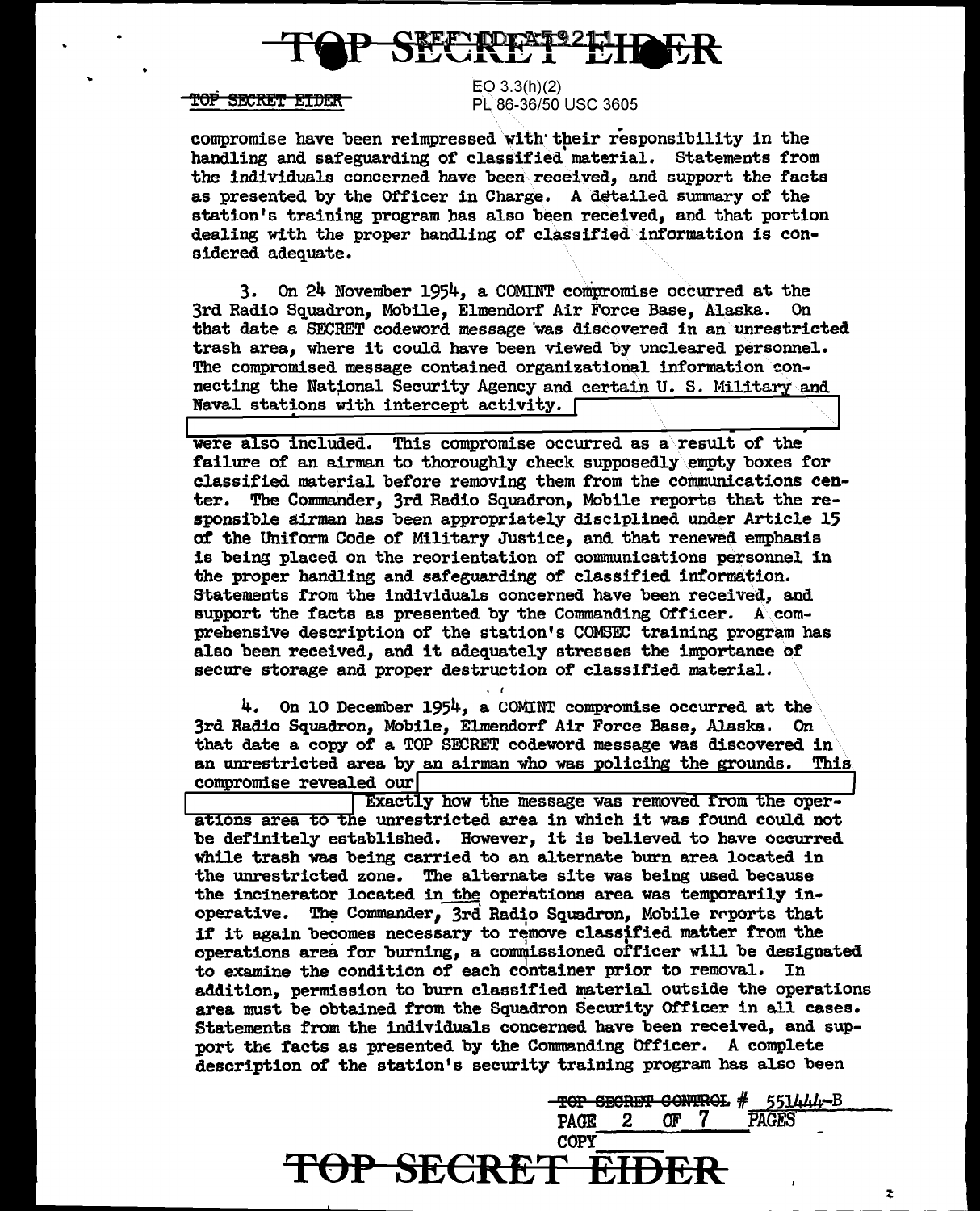**SECRET EIQER** 

-SECRET EIDER

PL86-36/50 USC 3605

received, and it provides sufficient training in the proper handling of clasaified material.

5. On 16 December 1954, a COMINT compromise occurred at the 8610th Administrative Area Unit, Kyoto, Japan during on-line DAPHNE operation. On that date a portion of a CONFIDENTIAL message was transmitted in the clear to the Army Security Agency, Far East over a landline circuit presumed vulnerable to interception. This compromise and is not considered serious) After the message had been completely transmitted from the 8610th Administrative Area Unit to the Army Security Agency, Far East, the receiving operator requested a correction. This correction request was received partially garbled, and both stations switched to the "text" position for a circuit check. Upon being informed that the test was being properly received, the 8610th Administrative Area Unit operator transmitted a tape containing the correction without switching his equipment back to the "cipher" position. The Commanding Officer, 8610th Administrative Area Unit reports that a modification, designed to prevent transmissions through the transmitter distributor while the equipment is in "text", has been installed. In addition, operators are now receiving more frequent tests to determine their knowledge and understanding of proper security procedures. Statements from the individuals involved have been received, and support the facts as  $pre$ sented by the Commanding Officer. A brief summary or the station's COMSEC training program has also been received, and appears to provide adequate training in the proper operation of on-line circuits.

6. On 21 December 1954, a COMINT compromise occurred at the Army Security Agency, Far East, Tokyo, Japan during ORCUS cryptographic operation. On that date portions of two CONFIDENTIAL messages were enciphered in depth as a result of the use of an incorrect message rotor alignment. The messages were subsequently transmitted over a circuit composed of radio and wire links vulnerable to interception. This compromise

Little information can be gleaned from the portions compromised. While encrypting the message the operator properly advanced the rotors from the ending rotor alignment of the previous message. However, he misread the resulting beginning rotor alignment, and entered it incorrectly in the cryptolog. He then attempted to encrypt the message, but the clear text tape was not in a usable condition, necessitating a reencryption of the message. For the reencryption, the enciphering operator manually set the rotors at the incorrect beginning alignment entered in the cryptolog, which caused the rotors to repeat a rotor alignment reached during a previous encipherment. The operator performing check decryption, after twice attempting to decrypt the message, also used the beginning alignment shown in the cryptolog instead or investigating the reason for failure of the message to decipher properly. The Commanding Officer, Army Security Agency, Far East reports that the encrypting operator has received further training in ORCUS procedures,

3

**TOP SECRET EIDER** 

TOP SECRET CONTROL # 551444-B<br>
PAGE 3 OF 7 PAGES<br>
. COPY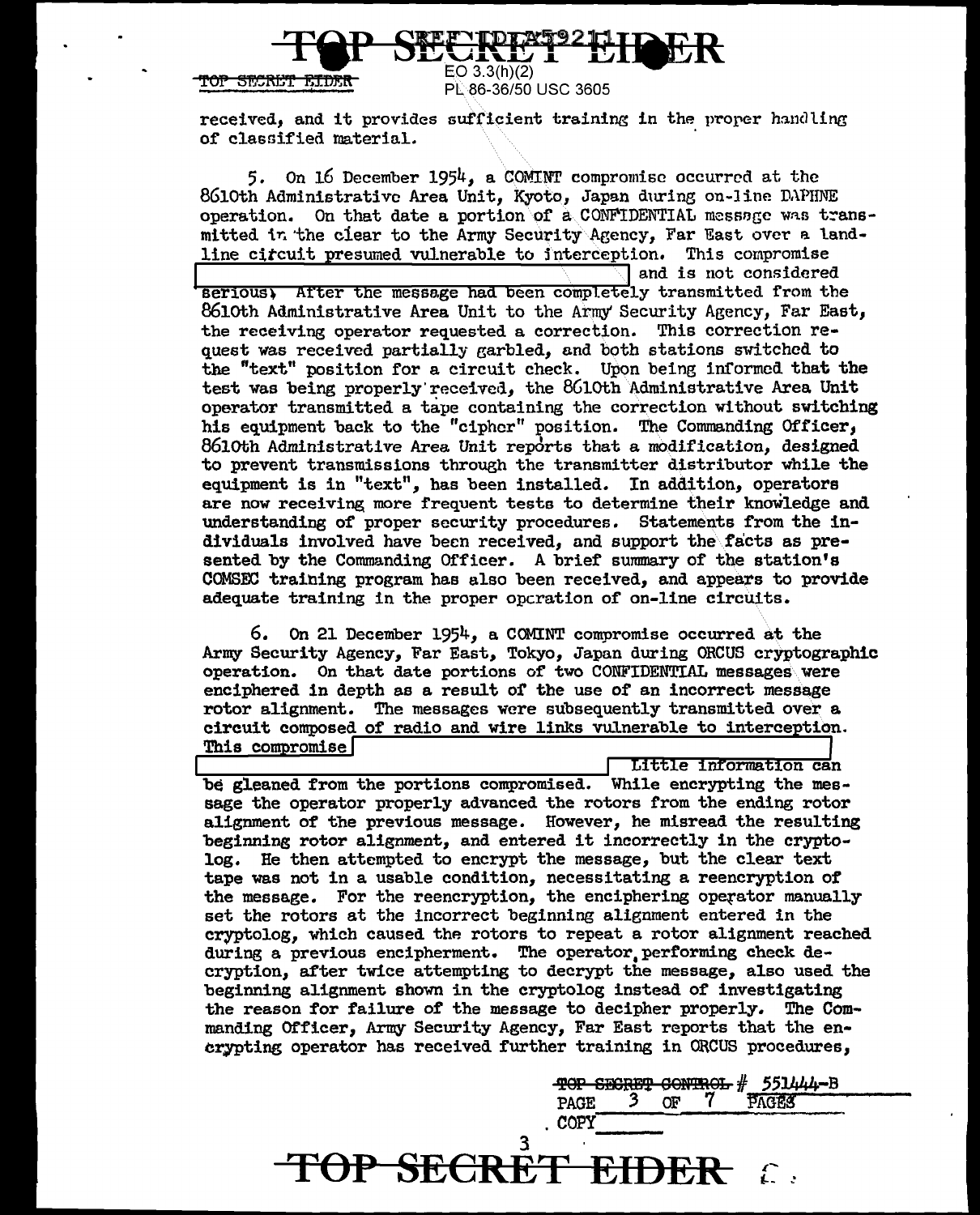### **ELEDGAP921**

### T<del>OP SECRET EIDER</del>

EO 3.3(h)(2) PL 86-36/50 USC 3605

and that the check decryption operator has been relieved as a trick chief and has received additional training, not only in procedures of each system used by the communications center, but also in the importance of these procedures to the sccurity of the system. Statements from the individuals concerned have been received, and support the facts as presented by the Commanding Officer. A description of the station's training program for communications security has also been received, and appears to sufficiently stress the importance of strict adherence to existing instructions and procedures.

7. On 29 December 1954, a COMINT compromise occurred at the loth Radio Squadron, Mobile, Chicksands Pripry, England during online PYTHON operation. On that date a portion of a SECRET codeword message was transmitted partially in clear text and partially in monoalphabetic substitution cipher to the 6961st Communications Squadron, San Antonio, Texas over a circuit composed of radio and wire links vulnerable to interception. This compromise

The compromise resulted from the use of a onetime key tape containing a long stretch of "letters" characters followed by a shorter stretch of "carriage returns". The key tape involved was manufactured at a time when only limited checking facilities were available. Since that time, however, all one-time key tapes receive a one-hundred percent electronic check which should preclude future shipment of tapes containing such non-random defects. Due to the fact that this compromise was the result of a production deficiency, a statement regarding remedial action and a description of' the training program of the loth Radio Squadron, Mobile were not required.

8. On 15 January 1955, a COMINT compromise occurred at the Naval Security Group Detachment, Bremerhaven, Germany. On that date a TOP ~ECRET codeword message was inadvertently transmitted in the clear\over  $\cdot$  circuit composed of radio and wire links terminating at a

It could not be determined at which point the transmission terminated since it•was not received at either of the receive terminals. It is believed, however, that the transmission was patched through Cuxhaven. This compromise is considered serious since it revealed the following information:

FOP SE

 $\frac{\text{TOP} \text{ SECRET} \text{ COMPUTA}}{\text{PAGE}} + \frac{\text{551444-B}}{\text{PAGES}}$ PAGE *L* OF 7 PAGES  $COPY$ 

 $\lambda$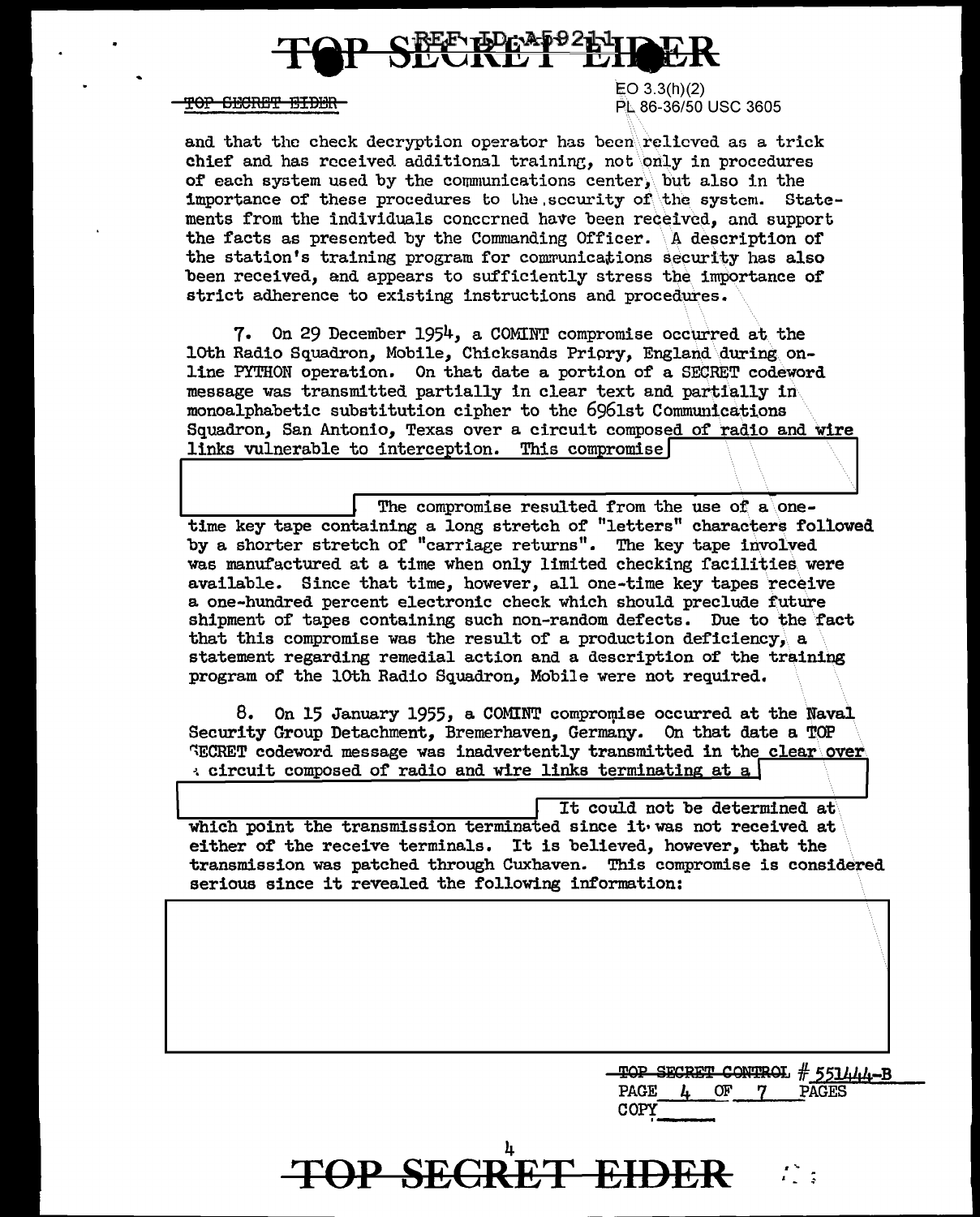

**TOP SECRET EIDER** 

 $EO.3.3(h)(2)$ PL 86-36/50 USC 3605

notation.

•

d. Our TOP SECRET COMINT codeword.

An operator at the Naval Security Group Detachment, Bremerhaven, in order to obtain 'a good copy of a garbled message he had Just received from the Army Security Agency, Europe, used the terminal position which was normally kept as a spare position. However, the equipment ordinarily assigned to the  $\lceil$ 

line. The Commanding Officer, Naval Security Group Detachment, Bremerhaven reports that all terminal positions are now numbered, with no single position designated as a spare. When a position is mechanically inoperative, the position not being used at the time innnediately replaces the inoperative position and remains that circuit's terminal until further trouble is encountered. The circuits are identified by cards with large block letters specifying the distant station, and these cards, along with the appropriate keys and rotors, are transferred from position to position by the supervisor when terminal changes are necessary. Statements from the individuals concerned have been received, and support the facts as presented by the Officer in Charge. A brief description of the .station's training program for communications security has also been received, and appears to provide gdequate training in that phase of circuit operation applicable to this particular type of violation.

9. On 1 February 1955, a COMINT compromise occurred at the National Security Agency Connnunications Center during on-line PYTHON operation. On that date a portion of a SECRET codeword message was transmitted in the clear to the Army Security Agency, Europe over a circuit composed of landline and underwater cable links ·presumed vul. nerable to interception. This compromise reveals

During receipt of the message from the Army Security Agency, Europe, cipher contact was lost on the National Security Agency side of the circuit. The operator at the National Security Agency, in an effort to regain cipher contact, switched his send side of the circuit to the "text" position, and stopped the transmission. He then transmitted a short portion of the message, while still in the "text" position, to indicate to the distant operator from which point retransmission was required. The Chief, Operations Division, reports that the operator responsible has been reindoctrinated in the proper method of making on-line correction requests, and that all operators have been alerted to the seriousness of such an occurrence. Statements from the individuals concerned support the facts as presented by the Officer in Charge. The Communications Center's COMSEC training program provides operators with adequate training in correct on-line communications procedures.

10. On 14 February 1955, a COMINT compromise occurred at Detachment 2,

TOP SECRET CONTROL # 551444-B<br>PAGE 5 OF 7 PAGES COPY PAGE 5<br>COPY 5 **TOP SECRET EIDER**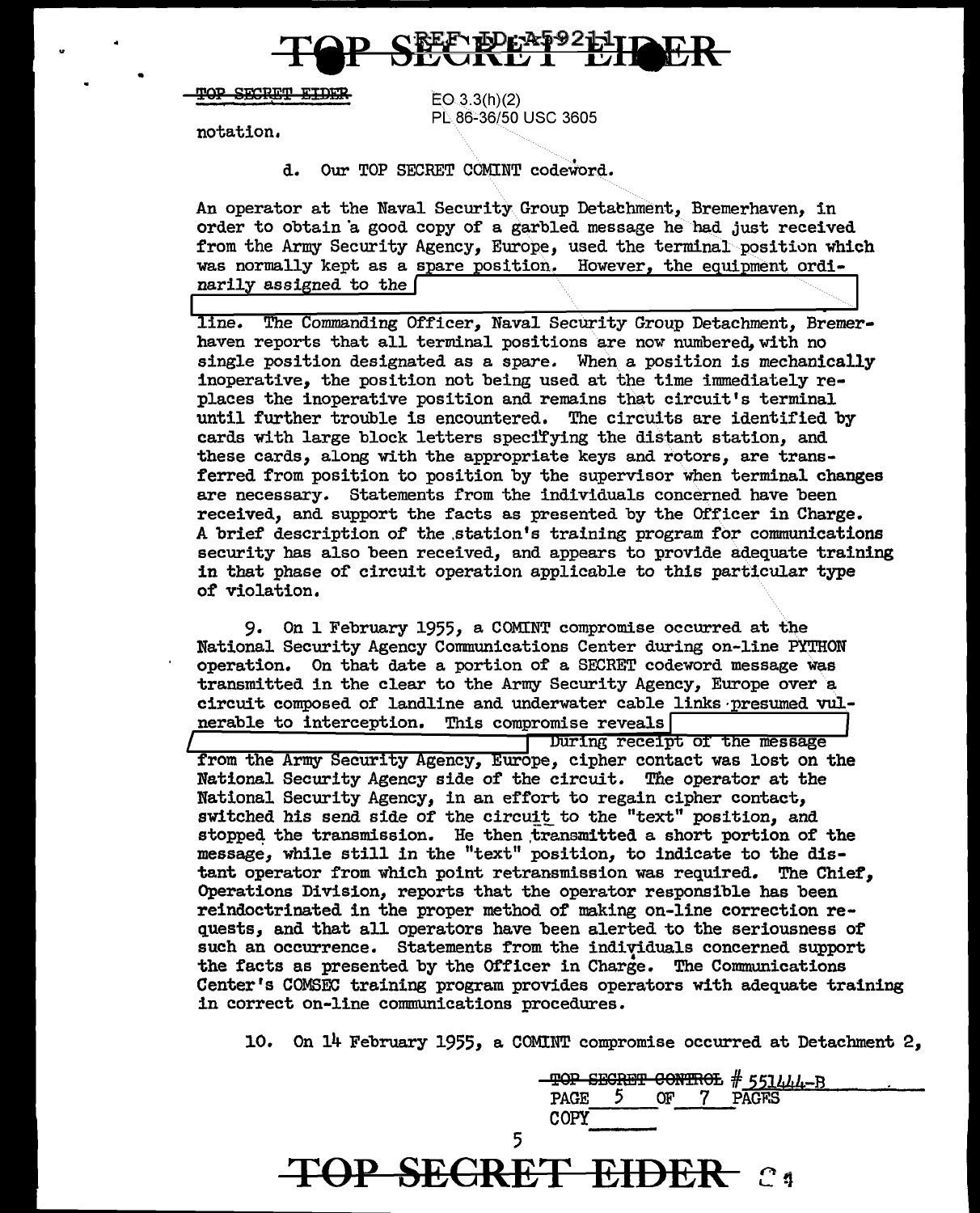

EO 3.3(h)(2) PL 86-36/50 USC 3605

#### OP SECRET EIDER

•

•

34th Radio Squadron, Mobile, Iraklion, Crete during on-liue PYTHON operation. On that date a portion of' a SECRET codeword message was transmitted in the clear to Headquarters. 34th Radio Squadron. Mobile. Wheelus Air Force Base, Tripoli over a radio circuit vulnerable to interception. This compromise

While the

message was being transmitted, poor cipher contact was encountered and the circuit was temporarily shut down. Upon reactivating the circuit approximately thirty minutes later, the operator at Detachment 2,  $34$ th Radio Squadron, Mobile, thinking he had $\gamma$  previously replaced the message tape with a test tape, turned on the transmitter distributor and transmitted the remaining portion of the message in the clear. The Commander,  $34$ th Radio Squadron, Mobile reports that the operator responsible has been given precise instructions on all pertinent operating procedures and all techniques utilized by the Communications Center. In addition, all plain language tapes are now colored r $d$  to insure positive identification, the teletype page printer will be turned on whenever a message is being transmitted so that the operator can easily check its contents, and the communications training program has been revised with particular emphasis on the importance of strict adherence to proper procedures. Statements from the in dividuals concerned have been received, and support the facts as presented by the Commanding Officer. A complete outline of the revised communications security training program has also been received, and it provides operators with sufficient instruction in the operation of on-line circuits.

11. On 17 March 1955, a COMINT compromise occurred at the National Security Agency Communica'tions Center during on-line PYTHON operation. On that date a portion of a TOP SECRET codeword message was transmitted in monoalphabetic substitution cipher to Fort Meade, Maryland over a landline circuit presumed vulnerable to interception. This compromise is considered serious since it revealed the following aopects of the COMINT effort:

During transmission of the message, the one-time key tape stuck over

 $\overline{TOP}$  **SECRET E** 

TOP SECRET CONTROL # 551444-B PAGE 6 OF 7 PAGES

24